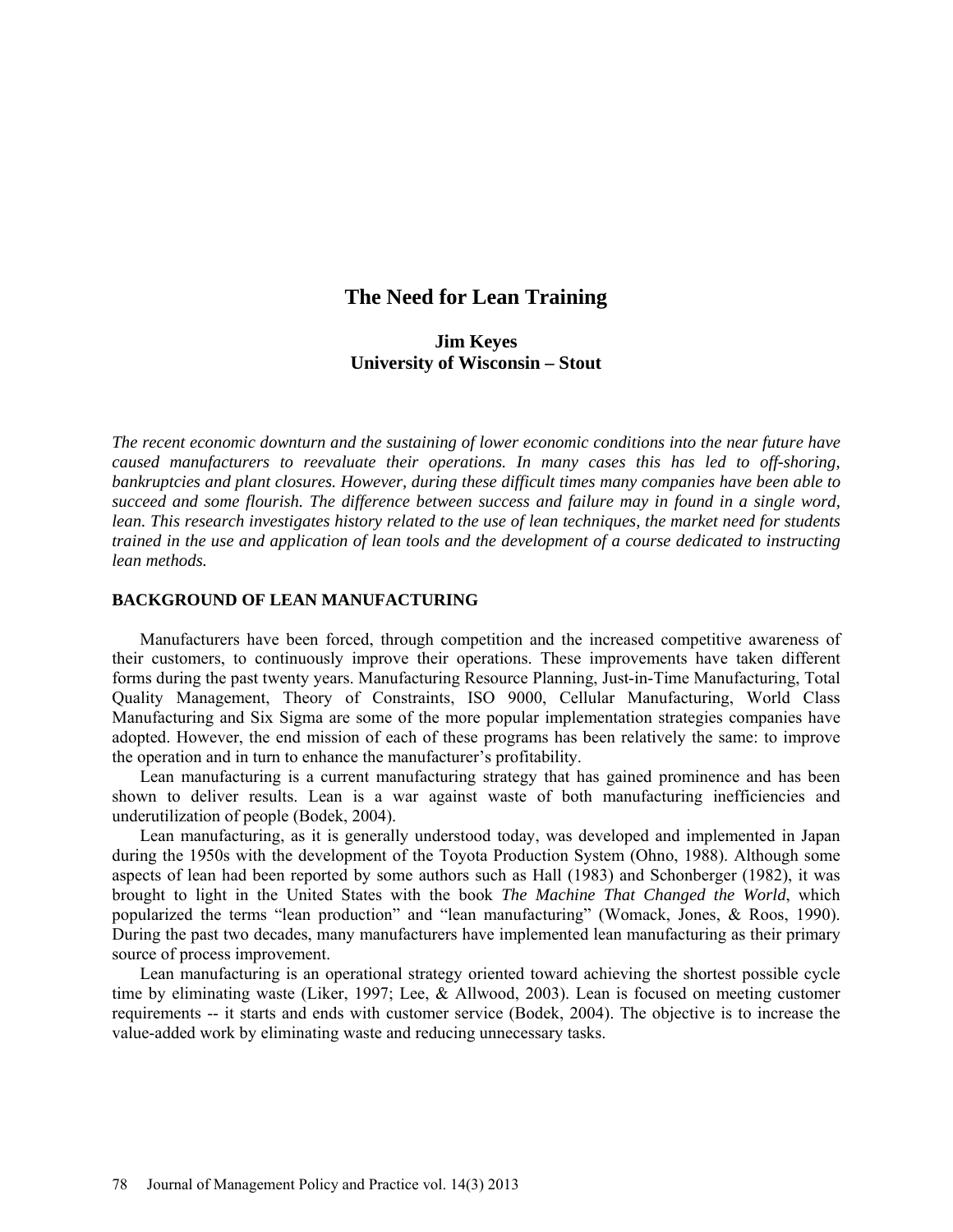#### **DEFINITION OF LEAN MANUFACTURING**

Womack et al. (1990) define lean in terms of a manufacturing operation to represent a system that utilizes fewer inputs to create the same or more outputs than those created by a traditional mass production system, while increasing the range and type of goods offered to customers. The benefits of lean manufacturing are generally lower costs, higher quality, and shorter lead times (Liker, 1997). Lean is a process, implementing change and continuous improvement to develop leaner operations. Hines, Holweg, & Rich (2004) indicate that lean is one of the most influential paradigms in manufacturing, providing improvement beyond the original focus, which was on heavy industrial shop floors, to improving the entire business operation.

The objective of lean is to improve manufacturing operations, increase productivity, reduce lead time to customers, and reduce costs and improve quality (Sanchez & Perez, 2001). These improvements are achieved by improving product flow, eliminating non-value-added activities, shortening manufacturing lead times, and establishing a process of continuous improvement (Labow, 1999). Simply put, lean manufacturing is about doing more, adding more value to products, improving customer satisfaction and generating additional income while utilizing fewer resources.

### **ORIGINS OF LEAN MANUFACTURING**

Henry Ford, of the Ford Motor Company, and Alfred Sloan, with General Motors, moved manufacturing from a craft industry to a model of mass production in the early part of the twentieth century. In the mid-twentieth century, the Japanese manufacturer Toyota developed an improved production technique known as the Toyota Production System that has now come to be known as lean manufacturing (Womack & Jones, 1996). Henry Ford developed the auto industry during its infancy. His focus was on manufacturing excellence, which led to the development of mass production as a cost reduction strategy. The mass production model that was popularized in the automobile industry during the 1920s was quickly adapted in nearly every industrial sector in North America and Europe (Womack et al., 1990). Mass production was developed as a result of Henry Ford's effort to create true efficiency, developing and using the best methods possible, leading to the assembly line model of manufacturing (Ford, 1926).

Following World War II, the Japanese industrial base needed to redevelop itself. It had been decimated by the war efforts and its productivity was far behind the United States. Toyota identified their mission to catch up with American productivity within three years. At that time, American manufacturers were nine times more productive than their Japanese counterparts (Ohno, 1988). Taiichi Ohno is credited with developing the Toyota Production System, which focused on waste reduction and was the genesis of lean manufacturing. Using waste reduction as the tool to lessen the productivity gap between Japan and the United States, Toyota developed many of the techniques that are now associated with lean manufacturing.

Toyota did not have the resources or market share that Ford enjoyed, so they needed to develop tools to provide them with a competitive advantage. The techniques and tools Toyota developed have become synonymous with lean manufacturing: kanban, methods for pull scheduling, mistake proofing, just-intime inventory delivery, asking why five times for problem solving, and kaizen for process improvement. Each of these focuses on waste elimination and represents an alternative model to capital-intensive mass production (Hines et al., 2004). In the period between World War II and the 1970s, these new changes allowed Toyota and other Japanese manufacturers to make great strides in their manufacturing productivity. Soon, the United States was facing tough competition from Asian manufacturers (Hall, 1987). Productivity increased in Japan at a rate 400 percent higher than the United States over the postwar years (Ouchi, 1981).

In 1986, Toyota, working in conjunction with General Motors, re-opened an assembly plant in Fremont, California utilizing the Toyota lean principles. The Fremont plant immediately showed the auto industry the difference Toyota techniques could deliver, such as improved productivity, reduction of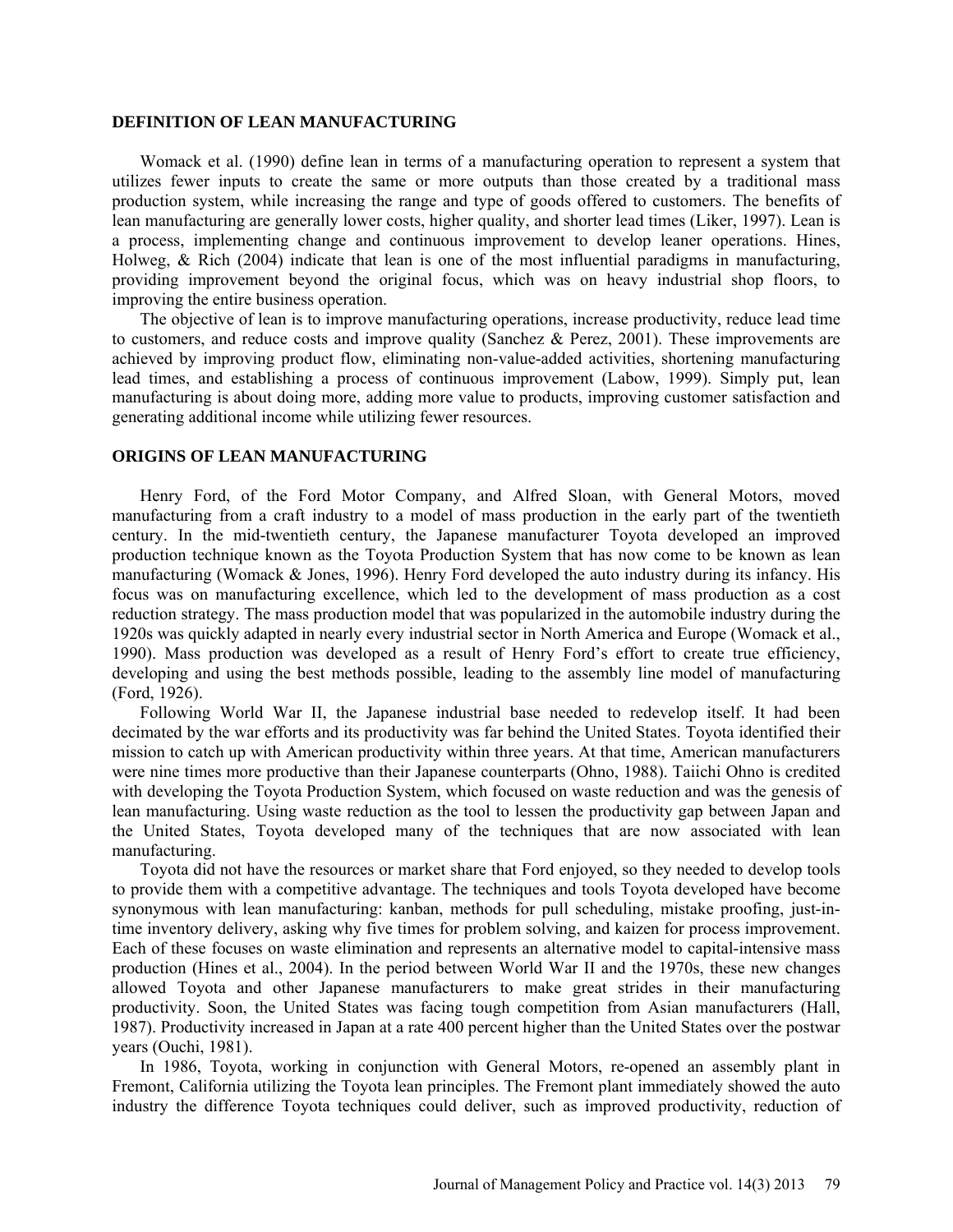defective production and reduced inventory (Womack et al., 1990). Ten years following the Japanese publication date, *Toyota Production System* was translated and republished in the United States, popularizing the Toyota management tools with United States manufacturers. Following this, *The Machine That Changed the World* was published in 1990, introducing the term "lean":

Lean production (a term coined by IMVP researcher John Krafcik) is "lean" because it uses less of everything compared with mass production -- half the human effort in the factory and half the engineering hours to develop a new product in half the time. Also it requires keeping far less than half the needed inventory on site, results in many fewer defects and produces a greater and ever growing variety of products. (p. 13)

### **NEED FOR LEAN TRAINING**

Lean manufacturing is implemented in an attempt to reduce unnecessary steps and simplify the movement of materials and information, expecting to reduce waste within the manufacturing system. This reduction of waste improves operational efficiency, which converts into increased opportunities for profitability and an enhanced position among the competition.

A survey conducted in July 2003 by DemandStream, a leading supplier of enterprise automation software, indicated American corporations are rapidly adopting lean manufacturing principles in order to insure global success. The study involved approximately 280 manufacturers and indicated that 40% of U.S. manufacturers described lean manufacturing as their primary business strategy. Additionally, the survey stated that 60% have adopted or have taken steps to adopt "continuous flow production" practices in their factories, where machines and operators handle uninterrupted flow of material at a given rate (Society of Manufacturing Engineering, n.d.).

Students graduating in business, engineering and technology disciplines will in most cases be employed by manufacturing companies that utilize lean techniques to improve their operations. Providing course work that is dedicated to exploring and practicing lean tools will provide students with a unique set of skills to offer future employers.

The graduates of University of Wisconsin Stout in programs of Business, Supply Chain Management, Engineering Technology and Technology Management were surveyed to identify their primary operational strategy of their present employer. This survey of students who graduated from the University of Wisconsin-Stout between 1995 and 2009 was conducted in 2010; they were asked questions related to the operational strategies applied by their employer. The results indicated that a significant number were employed by an entity that used lean as their principal strategy to improve their operations and thus reduce operational costs. The response to the question "Do you currently use lean as a strategy within your organization?" indicated that 48% of the employers use lean, further, 81% reported that using lean had provided a tangible financial return to their organizations (Harvey, 2010).

Employers are in a mode of cost management, hiring reduction and are experiencing increased competition. This has lead employers to be all the more selective in their hiring practices. Understanding which operational tools potential employers are using provides an opportunity for higher educational programs to tailor their curriculum to best meet employers' needs. This will provide students with a competitive advantage as they enter the job market.

# **DEVELOPMENT OF THE LEAN ENTERPRISE COURSE**

The Manufacturing Extension Partnership (MEP) is a nationwide network of not- for-profit centers whose purpose is to provide small and medium sized manufacturers with access to technology for improved productivity. The National Institute of Standards and Technology (NIST) created MEP to serve as regional centers for technology transfer of manufacturing knowledge, with the objective of enhancing manufacturing productivity and technological performance in the United States (Manufacturing Extension Partnership, n.d.).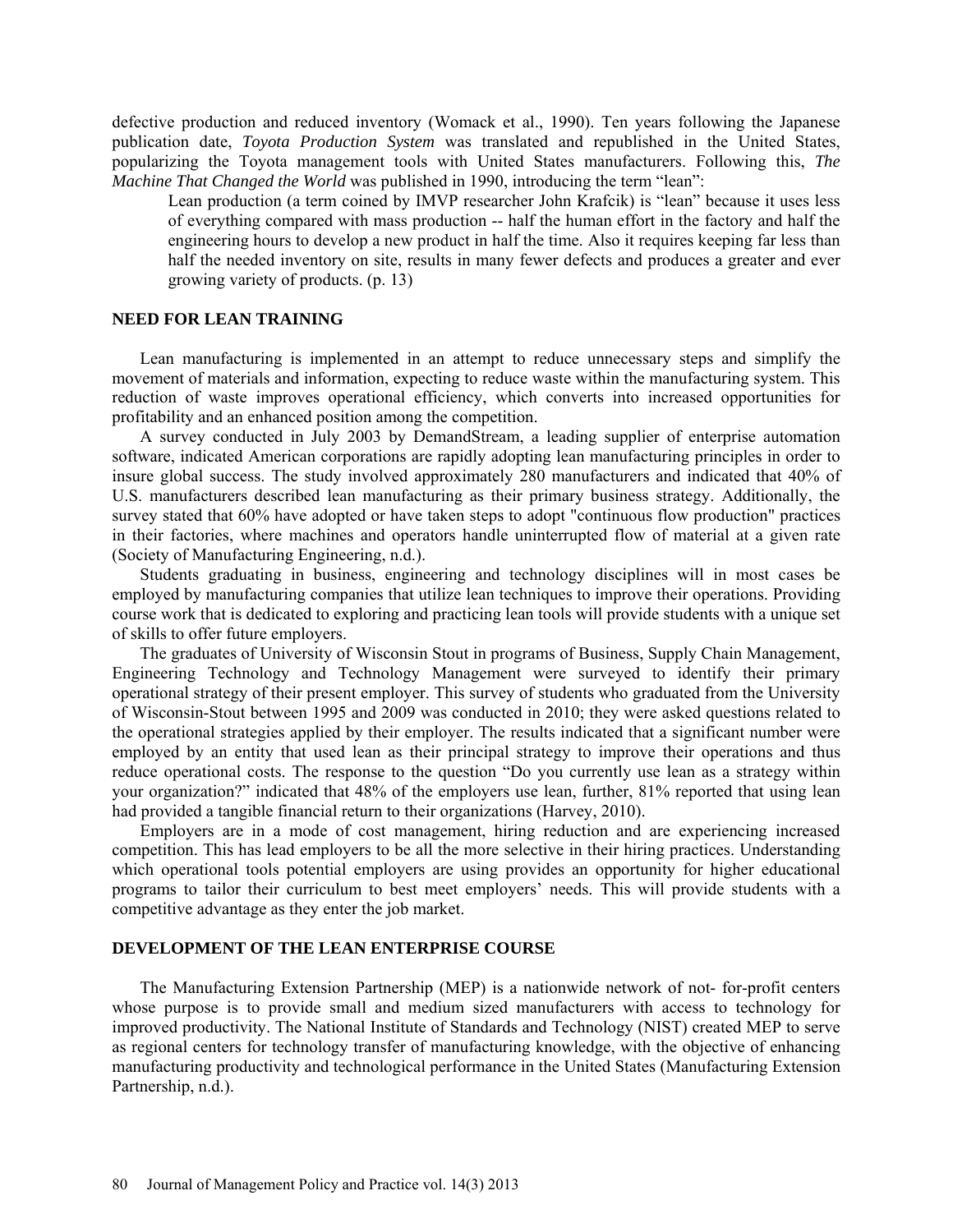The Manufacturing Extension Partnership offers a variety of services to manufacturers that allow them to evaluate and implement manufacturing improvement processes. The primary services offered are: environmental friendly manufacturing, growth planning, lean manufacturing, measurement systems, nanotechnology, radio frequency identification, strategic management and quality systems management. The lean manufacturing services offered through MEP focus on producing more with existing resources by elimination of non-value-added activities and creating flow throughout the entire company (Manufacturing Extension Partnership, n.d.).

The Northwest Wisconsin Manufacturing Outreach Center (NWMOC), which is the MEP office serving northwestern Wisconsin, has recently developed a successful lean program to provide the training and consultation required for companies to begin their lean transformation. This training program and the associated lean-flow certification program NWMOC offers is the genesis for the lean enterprise course developed for students at UW-Stout. The outline of the NMMOC program is as follows:

- 1. Established a lean manufacturing implementation team
- 2. Trained the team members in the principles of lean manufacturing
- 3. Defined product families for process grouping and work center development
- 4. Chose a project within the manufacturing process to begin the lean implementation
- 5. Established goals and benchmarked present metrics

Furthermore, the course development has made use of the five primary elements of lean manufacturing: specifying value, identifying the value stream, flow, pull, and perfection (Womack  $\&$ Jones, 1996). Specifying value refers to knowing what the customer values in the products they purchase. Value is a product related measure. Value is defined as the activities the customer pays for willingly, because it is truly necessary to solve the problem or required to produce the product (Womack & Jones, 2005). How the product performs, what the product costs, how the product is delivered and how the product is serviced are a few points that may define the value of a product. The value stream is defined by Womack and Jones (1996) as the set of actions required to bring a product through the physical transformations from materials into a salable product. In other words, the value stream is the series of activities or processes supporting the daily production needs of the organization.

The crucial element of lean manufacturing is value. Value is defined by the customer. It is expressed in terms of a product that meets the customer's needs at a specific price and a specific time (Womack & Jones, 1996). Manufacturing has two types of operations, those that add value and those that do not. In the past, using traditional thinking, manufacturers have focused on improving the value-added operations, while allowing the non-value-added operations to continue to exist (Conner, 2001). Lean manufacturing turns this traditional thinking around and focuses on the elimination of wasteful non-value-added operations, resulting in improved value for customers (Sahin, 2000). Non-value-added operations are waste. Waste can be found in excess motion or transportation, excess production, production of defective parts, and underutilization of abilities. Waste includes items the customer neither wants nor expects to pay for (Bodek, 2002).

### **LEAN ENTERPRISE COURSE OBJECTIVES**

The objective of this new course is to provide students the ability to function as a leader with in a lean environment through the understanding and practice of the philosophy, process, people and problem solving systems utilized within a lean enterprise. Upon completion students will be able to:

- investigate the systematic differences between mass production and lean techniques
- develop a value stream
- analyze 5s systems for work place organization
- develop quick changeover and set-up reduction techniques
- determine lean strategy and justify specific projects
- organize project teams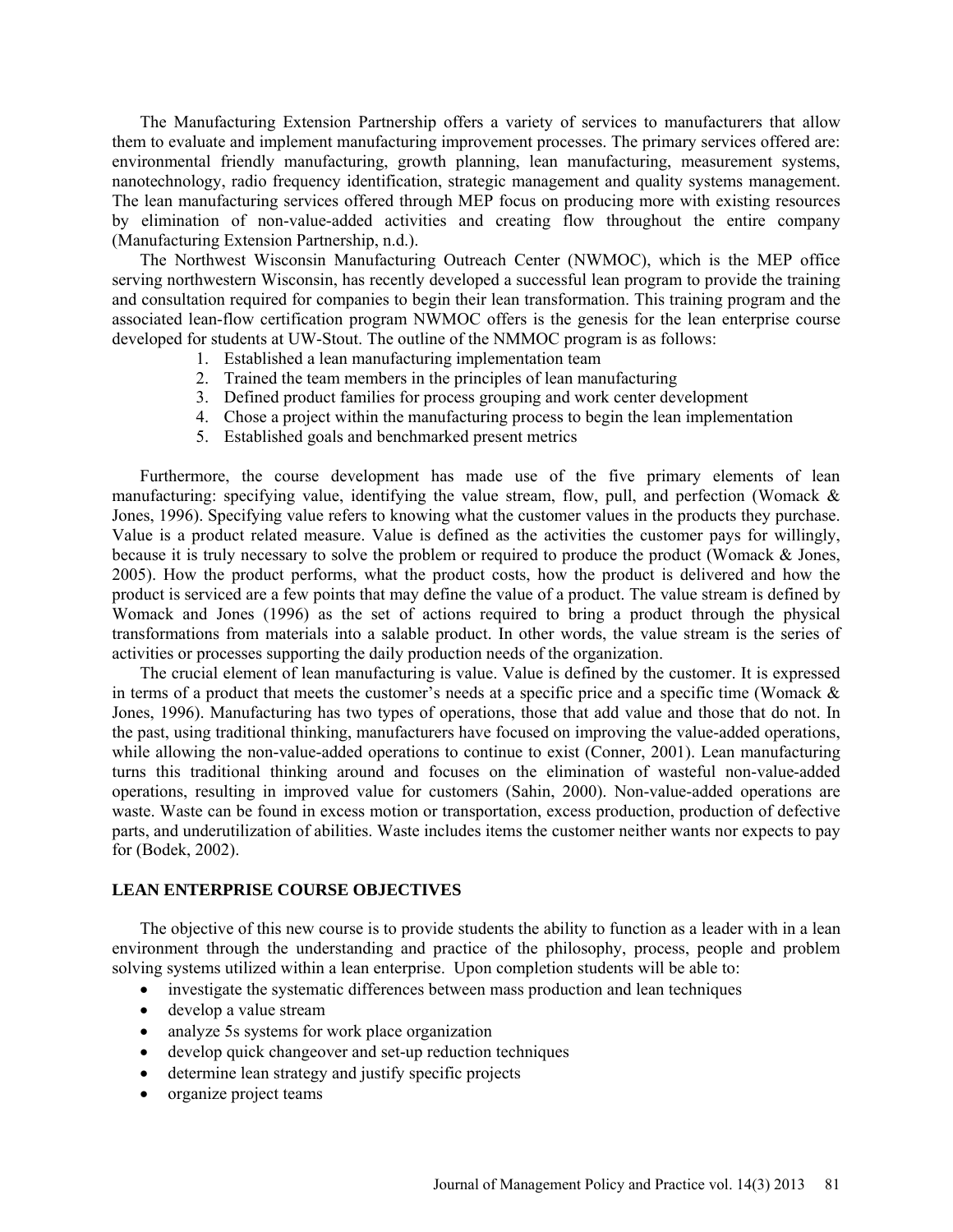- apply leadership and communication skills to lean management
- develop Kaizen activities
- identify and calculate Takt time
- analyze the benefits of flow processes
- develop pull systems for replenishment

# **SUMMARY**

Due to the need to support operations objectives to reduce costs and improve value to customer's experience companies are implementing lean tools at an increasing rate. To provide relevant and timely education related to the principles and use of these lean tools undergraduate as well as graduate students need to be exposed to lean training prior to leaving campus. This training will likely provide these students with a competitive advantage as they enter the increasingly competitive job market.

# **REFERENCES**

Bodek, N. (2004). *Kaikaku: The power and magic of lean – A study in knowledge transfer.* Vancouver, WA: PCS Press.

Bodek, N. (2002). Lean manufacturing. *Manufacturing Engineering*, *129*(3), 17-18.

Conner, G. (2001). *Lean manufacturing for the small shop*. Dearborn, MI: Society of Manufacturing Engineers.

Ford, H. (1926). *Today and tomorrow*. Garden City, NY: Doubleday, Page & Company.

Hall, R. W. (1983). *Zero inventories*. Homewood, IL: Dow Jones-Irwin.

Hall, R. W. (1987). *Attaining manufacturing excellence*. Homewood, IL: Dow Jones-Irwin.

Harvey, T. K. (2010). *Assessing the Percentage of Business and Industry Utilizing Lean Strategies Where University of Wisconsin-Stout Graduates are Employed.* Retrieved October 15, 2011, from: <http://www2.uwstout.edu/content/lib/thesis/2010/2010harveyt.pdf>

Hines, P., Holweg, M., & Rich, N. (2004). Learning to evolve: A review of contemporary lean thinking. *International Journal of Operations & Production Management*, *24*(10), 994-1011.

Labow, L. (1999). The last word: On lean manufacturing. *IIE Solutions*, *31*(9), 42-46.

Lee, W. L., & Allwood, J. M. (2003). Lean manufacturing in temperature dependent processes with interruptions. *International Journal of Operations & Production Management*, *23*(11/12), 1377-1401.

Liker, J. (1997). *Becoming lean: Inside stories of U.S. manufacturers.* Portland, OR: Productivity Inc.

Manufacturing Extension Partnership. (n.d.). Retrieved July 21, 2005, from: [http://www.mep.nist.gov](http://www.mep.nist.gov/)

Ohno, T. (1988). *Toyota production system: Beyond large scale production*. Cambridge, MA: Productivity Press.

Ouchi, W. (1981). *Theory Z.* Philippines: Addison-Wesley.